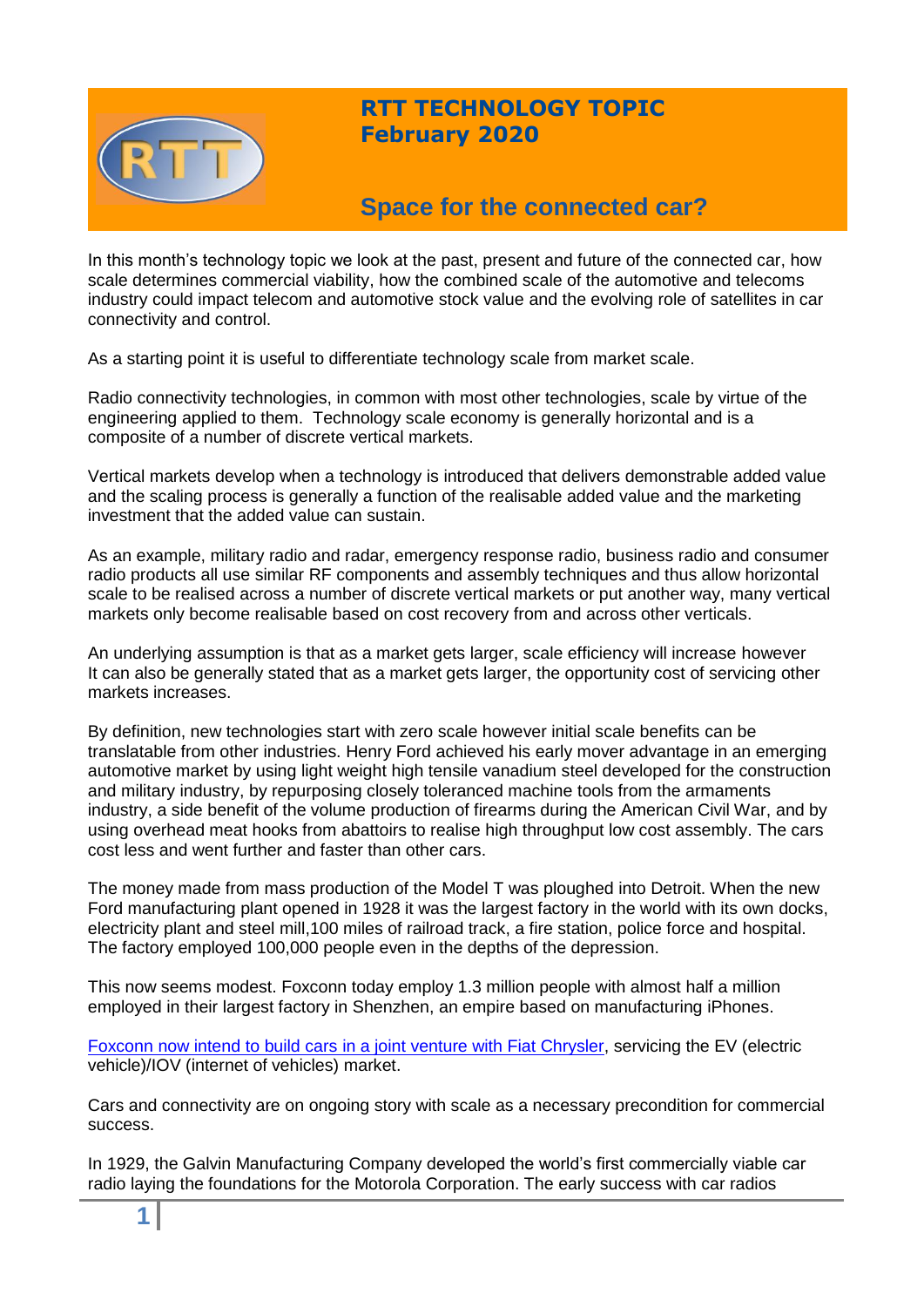translated into Motorola's move into home audio products in the 1930's which provided the basis for the military two way radio business in the Second World War including the use of FM (1942).

This technology experience translated into Motorola's TV business (the 1947 table top TV), semiconductor manufacturing (1952), and then paging (1956), a technology which transformed a swathe of vertical industries including hospitals, health care, emergency service provision and hospitality.

In 1974 the TV business was sold to Panasonic, a prescient decision given that through the 1960's Motorola had been the world's largest TV manufacturer. The car radio business lived on for a few years with a UK based factory and then closed in 1987.

In 1977 Motorola spacecraft radios were installed in to the two Voyager spacecraft and the FCC granted a developmental license for the Motorola Dynatac cellular system in Washington, D.C and Baltimore. In 1984 Motorola produced one of the first 32 bit microprocessors and started to build ever smaller phones culminating in the introduction of the Star Tac in 1996 and ever larger cellular networks.

However by 1998, Nokia had overtaken Motorola as the market leader in handsets. In parallel Nokia and Ericsson won a steadily increasing share of the global infrastructure market.

It is easy to be wise after the event but it is useful to consider why it was hard for Motorola to translate US national and regional market scale to sustainable global scale.

Motorola's dominance of TV manufacturing had been achieved when the US was the largest global market. Similarly Motorola dominated the cellular market due to the dominance of the US by volume and value (the US represented over 80% of the global market in the late 1980's compared to less than 5% thirty years later).

In television, the US NTSC standard competed with the more broadly adopted PAL standard and with new factories in Japan that were more efficient and more cost effective. This was not a specific US problem. In the 1970's, Toshiba were producing the same number of televisions from one factory as Philips were producing from 21. For all its legacy size and radio competence it was going to be hard for Motorola to match Japanese costs and the cellular business began to look like a good alternative.

Motorola's growth and profitability proved the rightness of that decision from the mid 80's to the late 1990's but a similar fate awaited the cellular business as GSM consolidated its hold on European and Asian markets leaving Motorola over committed to US standards (IS136 TDMA and IS95 CDMA) and a US cellular market growing more slowly than the rest of the world.

Other US vendors, notably Qualcomm, managed this shift to a global market more successfully with a deft use of the standards process to establish barriers to market entry. The end result is a truly remarkable presence in 4G and 5G standards and the 4G and 5G baseband modem market.

And it remains observable that a dominant presence in a national market can be translated into a formidable global market position. Samsung and Huawei are two contemporary examples.

However the brand value of these market majors looks modest compared to web scale competitors. In broad terms Huawei has a market value somewhere in the region of \$100 billion dollars, similar to Qualcomm. Samsung has a valuation in the region of \$200 billion dollars but this compares to the trillion dollar valuations of Microsoft, Amazon and Apple with [Alphabet](https://www.telegraph.co.uk/technology/2020/01/13/google-parent-company-alphabet-verge-trillion-dollar-valuation/) close behind and Facebook, Ali Baba and Ten Cent all heading in the same direction.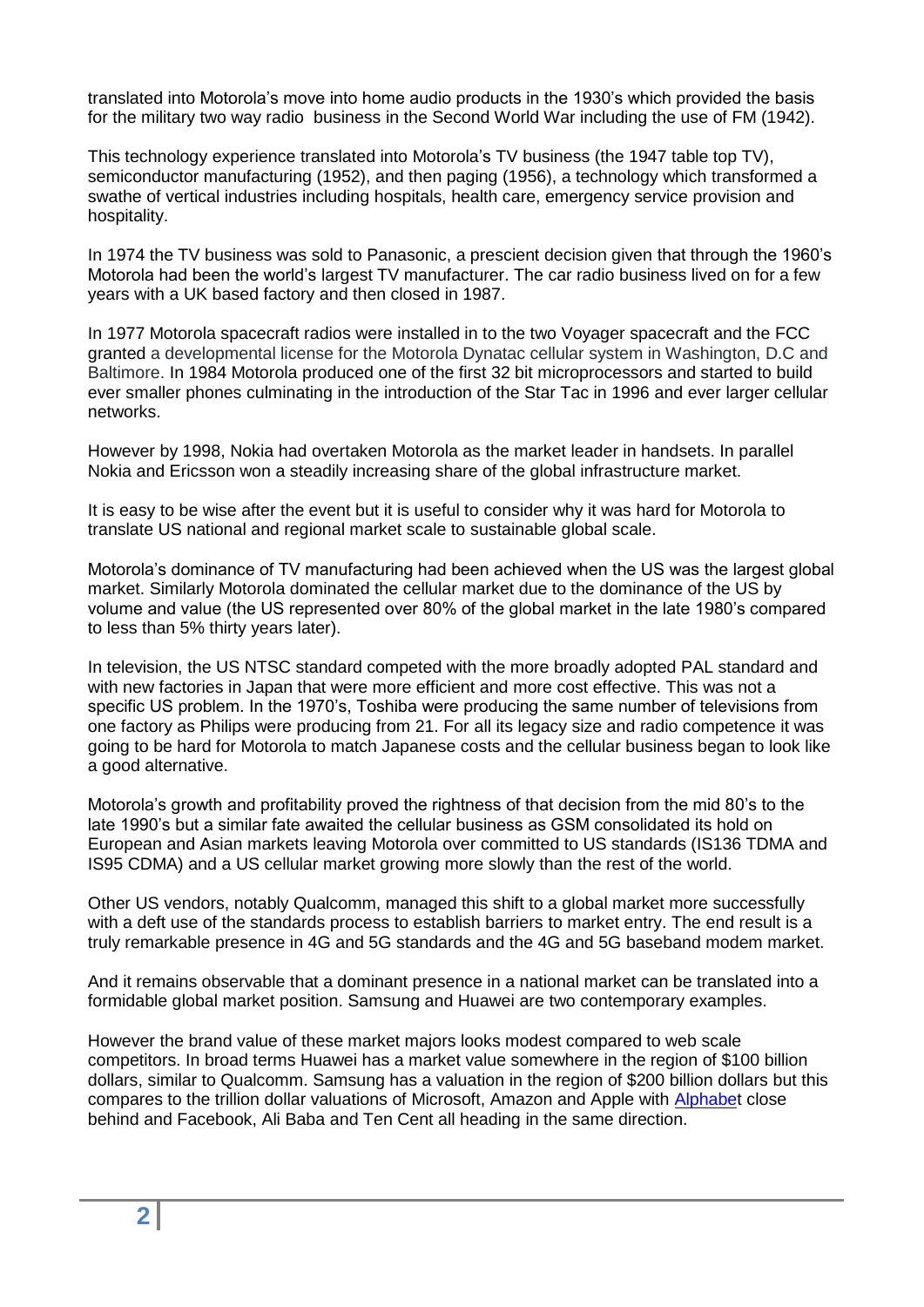Ericsson and Nokia each have a market capitalisation closer to \$20 billion. To put this in context, on a single day last November, Ali Baba recorded sales of \$31 billion dollars. Motorola stock has had a roller coaster ride from \$65 billion in 2006 to \$6.5 billion to \$30 billion today.

Apart from this terrifying volatility, similar startling comparisons can be made for the relative cash positions of the web scale majors and the industrial scale majors – the web scale companies have hundreds of millions of dollars of cash, the industrial scale majors have hundreds of millions of dollars of debt.

This is curious given that radio infrastructure companies such as Nokia, Ericsson, Huawei and mobile broadband device vendors such as Samsung are critical to the realisation of web scale value. Only Apple has managed to successfully bridge both worlds.

This brings us back to Foxconn (and Huawei).

Foxconn was founded in 1974, the year in which Motorola exited the TV business to concentrate on mobile phones and cellular networks. Huawei was founded in 1987.

Foxconn has a market valuation of about \$100 billion. Foxconn and Huawei together have a combined market valuation of around \$300 billion, rather less than a quarter of Apple's stock value, presently \$1.3 trillion.

Tesla is now valued at \$100 billion having overtaken VW as the world's second most valuable car company (Toyota comes first with a market capitalisation of \$200 billion).

However more cars are manufactured in China than anywhere else in the world.

<https://www.toptengama.com/topten/car-manufacturers-china/>

So it would be plausible to expect China to dominate the connected car market

But this all depends on how next generation cars are connected.

Space X have just delivered a fourth batch of sixty satellites into space as part of their mission to build a mega constellation of potentially 42,000 satellites.

These numbers seem stratospherically high when compared to existing constellation counts but are modest when compared to terrestrial base station numbers. Huawei will be shipping two million 5G base stations this year.

But the mega constellation will be a single network with inter satellite switching. It will be competing with upwards of six hundred cellular operators, five hundred and ninety of which are sub scale.

Space X could therefore have an operational cost base several orders lower than their terrestrial competition coupled to a global network with absolute control of end to end performance.

The low earth orbit satellites additionally have a high Doppler signature and higher flux density then MEO based GPS satellites and are therefore well placed to provide precise positioning and everywhere and anywhere connectivity for autonomous vehicles. This must at least partially explain Mr Musk's enthusiasm for space based communication.

Tesla is still a minnow in terms of automotive volume with 400,000 cars shipped last year compared to six million by Ford but their market capitalisation is based on the perception that they have a truly disruptive business model.